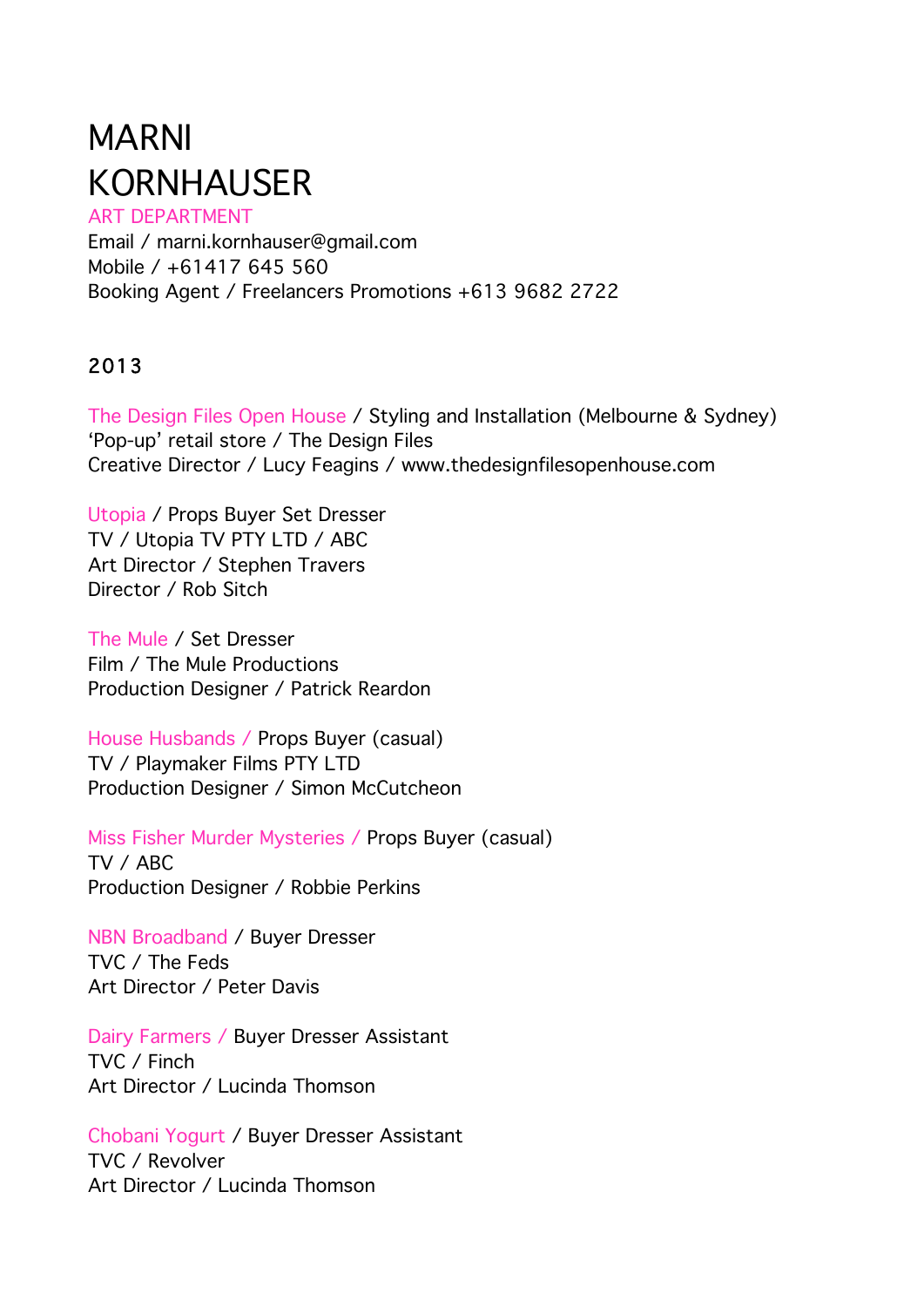# 2012

Twenty Something Series 2 / Set Dresser TV Series / Highwire Films Director: Jess Harris / Production Designer: Xanthe Highfield

The Design Files Open House / Installation and styling 'Pop Up' Shop installation / online interior blog www.theDesignfiles.net Creative Director: Lucy Feagins

Tiger Airways / Props Buyer TVC / Goodoil Films Director: Rhett Wade-Ferrell / Art Director: Shane Bennett

Hamish and Andy OZ /NZ Tour / Props Buyer Dresser

TV Series / RK Productions Director: Ryan Shelton / Tim Bartley

Underground / Assistant Props Buyer Telemovie / Underground Productions PTY LTD Director: Robert Connelly / Production Designer: Melinda Doring

Hamish and Andy European Adventure / Props Buyer Dresser TV Series / RK Productions Director: Ryan Shelton / Tim Bartley

Dead Europe / 'Pickups' Art Director Feature Film / Porchlight Films PTY LTD Director: Tony Krawitz

# 2011

Lowdown Series 2 / Props Buyer TV series / Lowdown 2 Pty Ltd ABC Director: Amanda Brotchie / Production Designer: Ben Morieson

The Sapphires / Assistant Props Buyer Feature Film / The Sapphires Production Pty Ltd Director: Wayne Blair / Production Designer: Melinda Doring

The Great Gatsby / Assistant Buyer Set Dec (pre production) Feature Film / Bazmark III Pty Ltd Director: Baz Lurhman / Production Designer: Catherine Martin / Set Decorator: Bev Dunn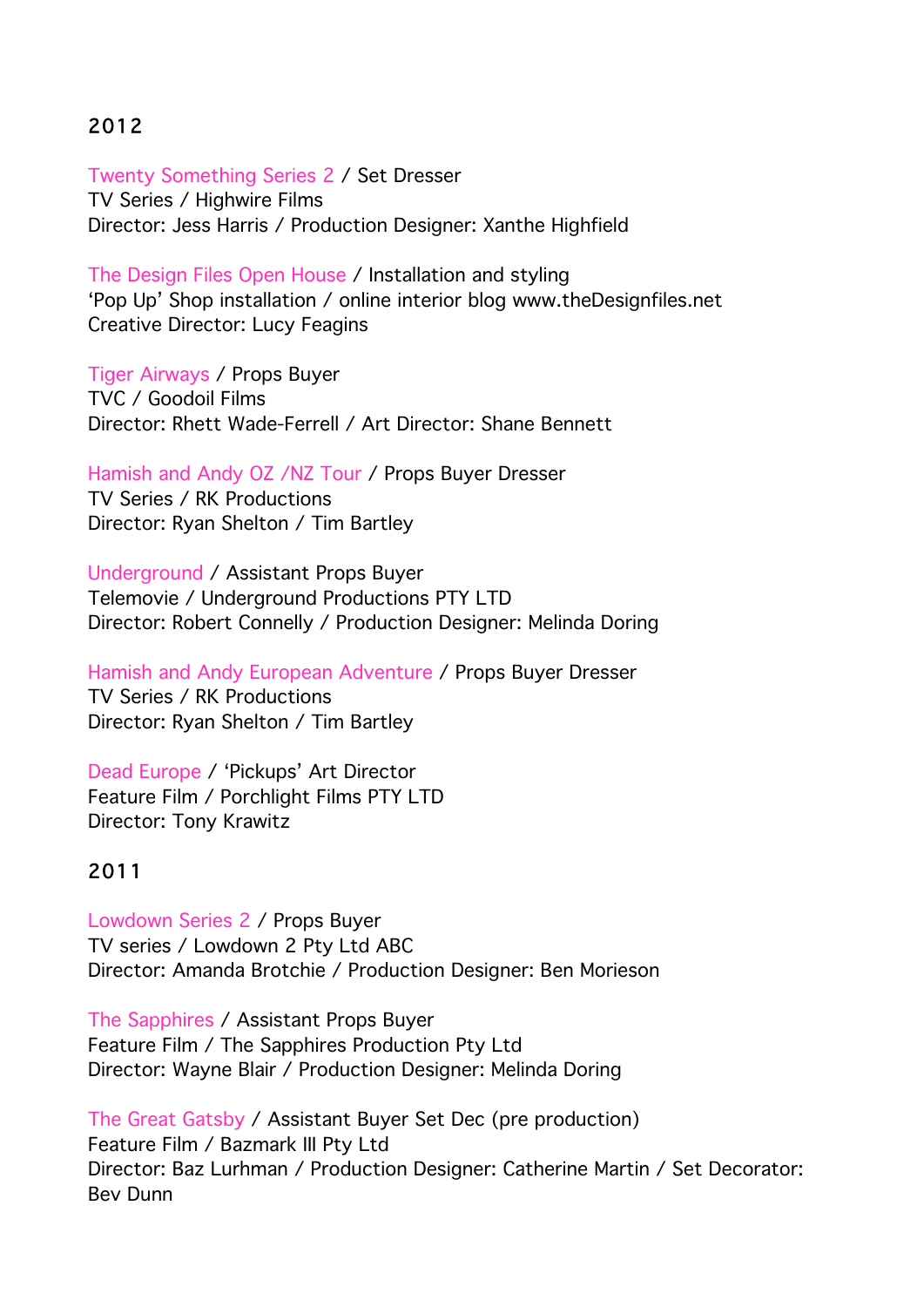Hard Yakka / Art department assistant Curious Films / Standby Props: Shane Bennett

Bundaberg Rum / Art department Assistant Curious Films / Art Director: Damien Drew

Pictures Of You / Props Buyer Dresser TV Pilot / Working Dog Pty Ltd Director : Rob Sitch / Production Designer: James Clarke

A Few Best Men / Standby Props Assistant Feature FIlm / AFBM Productions Pty Ltd Director: Stephan Elliot / Production Designer: George Liddle

# 2010

Any Questions For Ben / Art Department Assistant Feature Film / Working Dog Pty Ltd Director: Rob Sitch / Production Designer: James Clarke

The Killer Elite - 2nd Unit / Standby Props Assistant Feature Film / Killer Elite Productions Director: Gary McKendry Production Designer: Michelle McGahey

Latina Pasta / Standby Props Assistant Playbig Films / Production Designer : Aphrodite Kondos

Nissan Navara / Art Department Assistant 8com / Production Designer : Hugh Richards

MIFF Trailer 2010 / Art Director The Guild / Badjar Ogilvy / Director : Damian Kelly

Kraft Easy Cheese / Art Department Assistant Plush Films / JWT Production Designer : Hugh Richards

Coles Feed Your Family / Art Department Assistant Big Red Group / Props Buyer : Lucy Feagins

Dodoni Feta / Art Director TVC Film Graphics Director : Raphael Elisha DOP : Katie Milwright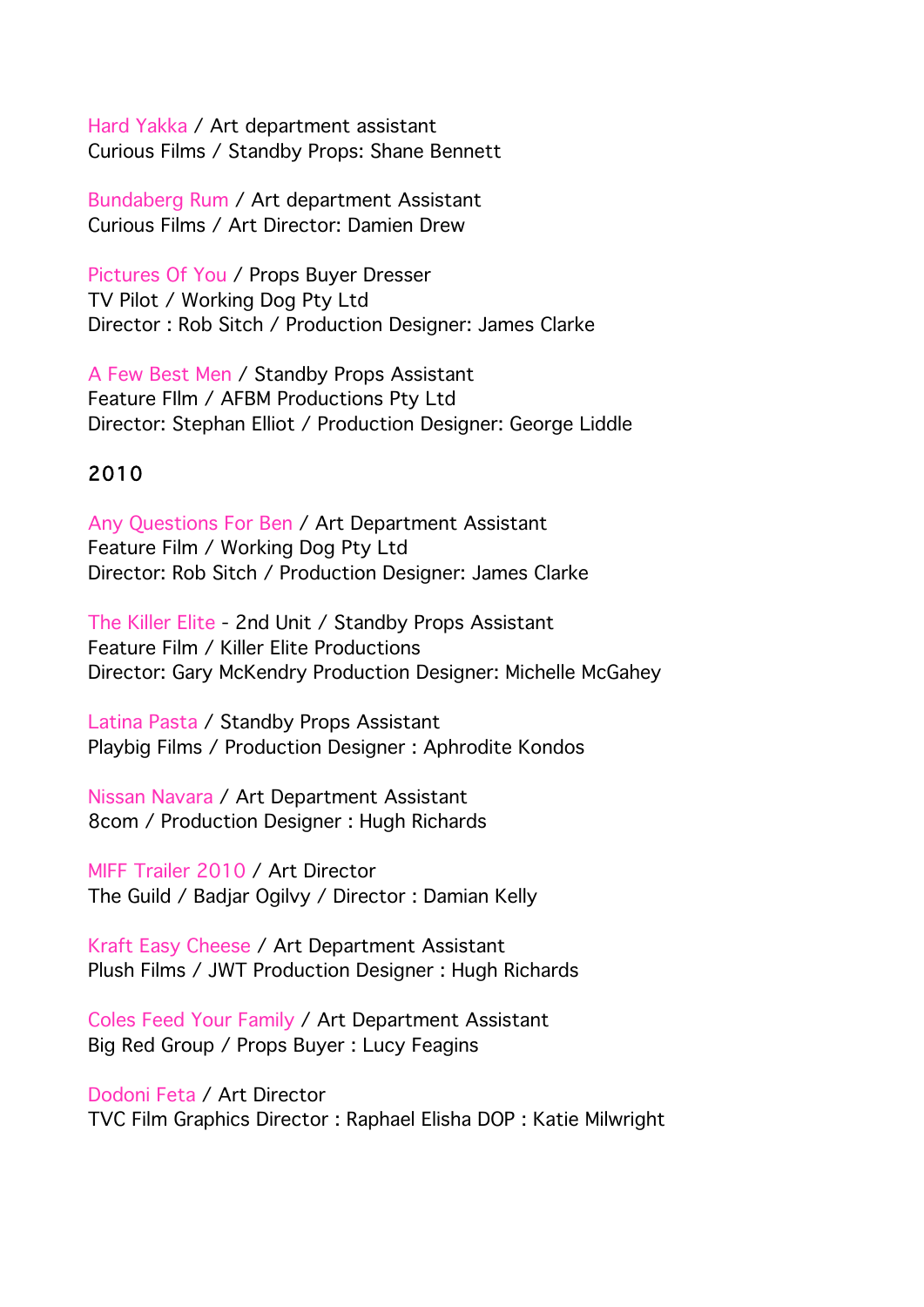Big Mamma's Boy / Standby Props Feature Film / Valarc Films Pty Ltd Director: Franco Di Chiera / Production Designer : Hugh Richards

# 2009

Lowdown Series 1 / Props Buyer TV Series / ABC BMZ TV Director: Amanda Brotchie / Production Designer : Penny Southgate

Hawke / Standby Props Assistant Telemovie / Hawke I Productions Network 10 Director: Emma Freeman / Production Designers : Carrie Kennedy / Ben Morieson

Red Hill / Art Department Assistant Feature Film / Radical Media Director: Patrick Hughes / Production Designer : Enzo Iocono

The Wedding Party / Art Department Assistant Feature Film / Brave TV Director: Amanda Jane / Production Designer : Lance Davis

# 2008

Van Dieman's Land / Art Department Assistant Feature Film / Noise & Light Productions Director: Jonathan auf der Heide / Production Designer: Leanne Caruana

Snake Tales / Standby Props Assistant TV Series / Westside Film & TV Director: Daniel Nettheim / Production Designer : Brian Alexander

The Elephant Princess / Standby Props Assistant TV series / Jonathan M. Shiff Productions Director: Daniel Nettheim / Production Designer : Brian Alexander

## 2007

Underbelly I / Standby Props Assistant, Film VIC Attachment TV Mini Series / Screentime Pty Ltd Production Designer: Paddy Reardon